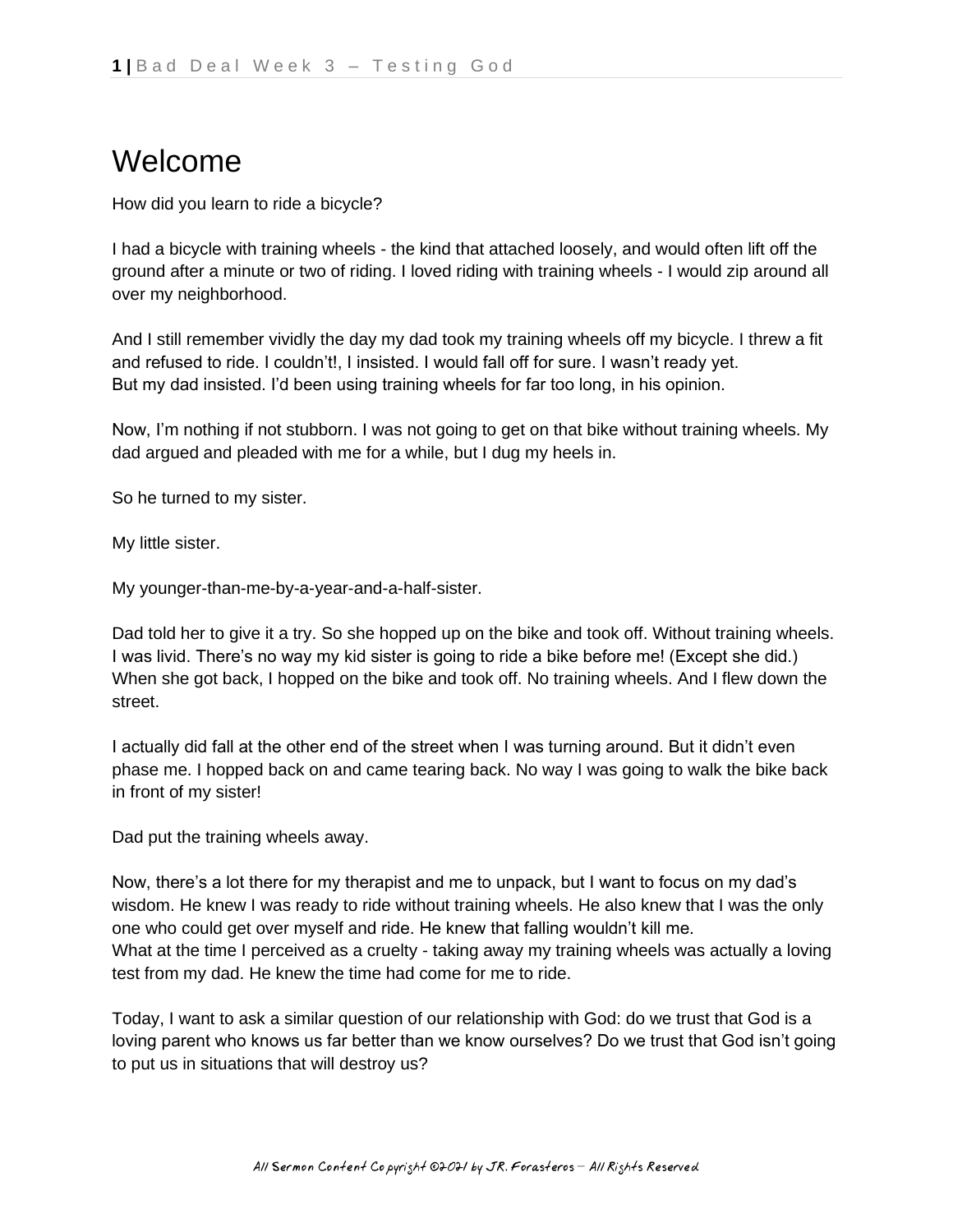These questions become real when we're soaring down the street of life - because none of us gets training wheels. So what does faith look like when life is hard?

## Message

This is the third Sunday of Lent. Lent is our six week journey toward celebrating Jesus' resurrection at Easter. We prepare by walking with Jesus toward the cross - Lent is a season of introspection, confession and repentance. We root out sin in our spirits, our families, our church and our world. We confess them to God and ask for God's help to live lives of justice and flourishing for everyone.

This year, our Lent series is "Bad Deal". We're exploring the nature of sin and temptation. Our English translations use a couple of different words for the same idea: testing and tempting. We think of temptation as always bad, but in the Bible, the idea of temptation is more neutral, like the word test (I know, I know - you folks in school still think of testing as bad). But tests are not in and of themselves bad. Tests reveal the state of our lives. They're an opportunity for us to see the truth of our lives. Do we really trust God? Or are we trusting something or someone else?

We began last week with our most basic test: natural cravings. To be human is to have desires. Our desires can be beautiful and they can be poison. How do we know which is which? God created our physical desires to draw us into relationship. Too often, though, those desires rule us instead of connect us. Jesus showed us that we don't live by bread alone, but by seeking out connection with the "bread of Heaven".

Today, we explore another major test of our faith: our desire for certainty. This test is actually sort of a reverse test, because at its heart, we're testing God's character. We've all done this -God, if you're real, then please do X, give me Y or take care of Z. There are a couple of different assumptions mixed up in this sort of faith. First is that God is a sort of on-demand deity, something like a genie who is committed first and foremost to our pleasure and happiness.

The other is a deep insecurity about God's love for us. We wonder whether God is really faithful or not. Particularly when things don't go our way, we wonder - is God really there? Does God really love us? So, like an insecure lover, we demand proofs of God's affections for us. Remember: the whole point of a test is that they reveal inner state, what we call character. So what we're doing when we test God is asking, "Is God really faithful like God claims to be?"

A lot of chruches have strong thoughts on doubts. Some say that doubts are evidence of weak faith, that any sorts of questions are the enemy of faith. Other churches insist doubt is good, that questions are our path toward the heart of faith. If you've been around Catalyst, you know we lean toward this latter position. We love asking questions and wrestling with the God who is ultimately beyond our comprehension but who made Godself known and knowable to us in the person of Jesus.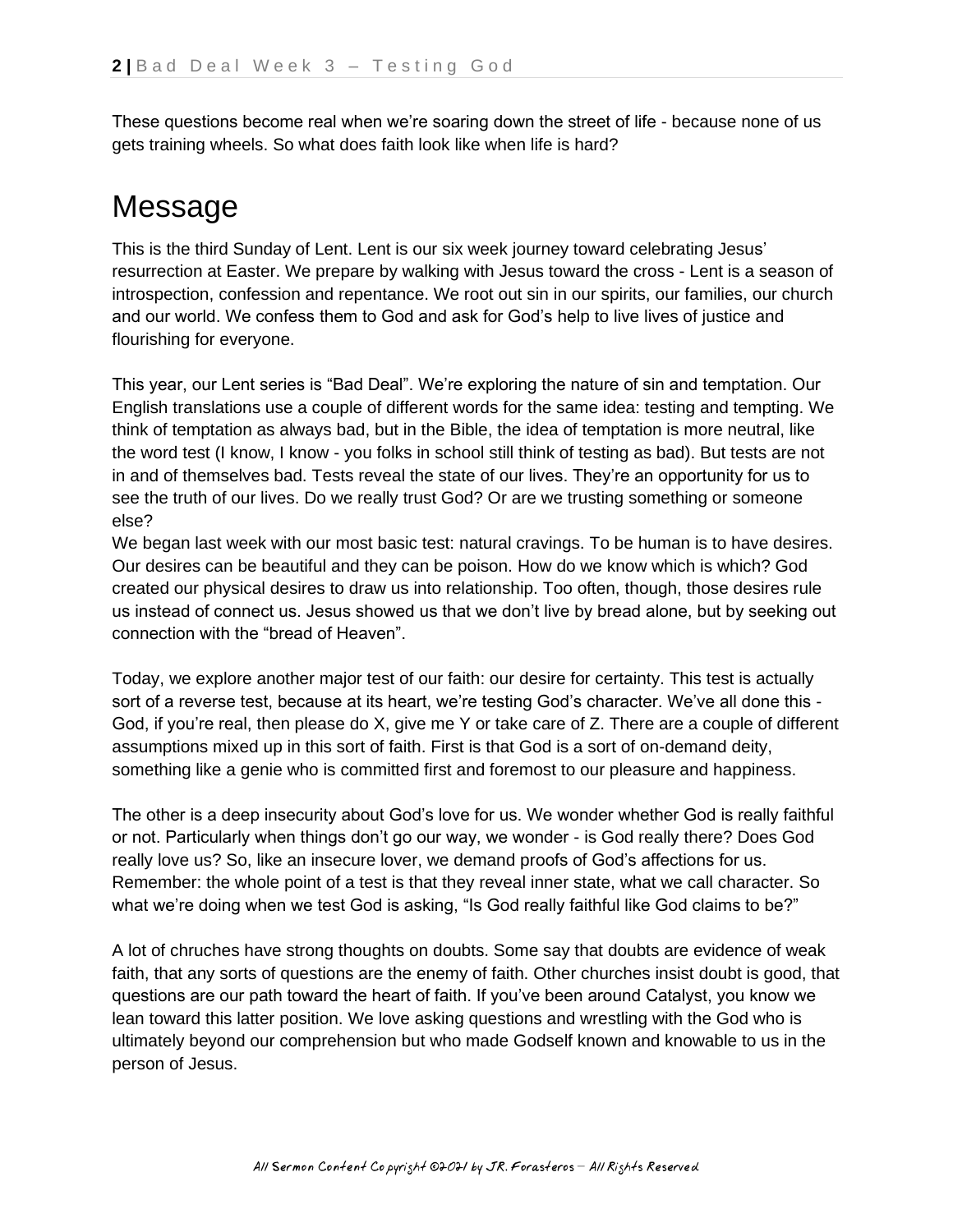With all that said, then, I'd like to introduce some nuance into this question about questioning, specifically as it relates to testing God. We'll see in the Scriptures today that testing God is a sign of immature faith. It's not necessarily bad… unless it persists. If we do not grow in our faith, however, that immaturity will eventually poison our faith and lead us away from the God who calls us to life.

Turn with us to Exodus 17.

This story follows on the heels of the one we began this series with - where Israel needed food. To review: God has liberated them from slavery in Egypt and is leading them through the wilderness to the Promised Land. They're currently headed to Mt. Sinai, where they're going to enter into a covenant with God - sort of the divine equivalent of a marriage ceremony.

And now they're thirsty (they are in a desert, after all). We're going to hear Maddie Boehm read this scripture for us, so please enjoy Maddie's take on this story in Exodus:

At the Lord's command, the whole community of Israel left the wilderness of Sin and moved from place to place. Eventually they camped at Rephidim, but there was no water there for the people to drink. So once more the people complained against Moses. "Give us water to drink!" they demanded.

"Quiet!" Moses replied. "Why are you complaining against me? And why are you testing the Lord?"

But tormented by thirst, they continued to argue with Moses. "Why did you bring us out of Egypt? Are you trying to kill us, our children, and our livestock with thirst?"

Then Moses cried out to the Lord, "What should I do with these people? They are ready to stone me!"

The Lord said to Moses, "Walk out in front of the people. Take your staff, the one you used when you struck the water of the Nile, and call some of the elders of Israel to join you. I will stand before you on the rock at Mount Sinai. Strike the rock, and water will come gushing out. Then the people will be able to drink." So Moses struck the rock as he was told, and water gushed out as the elders looked on.

Moses named the place Massah (which means "test") and Meribah (which means "arguing") because the people of Israel argued with Moses and tested the Lord by saying, "Is the Lord here with us or not?" -- Exodus 17:1–7 NLT

Why are you testing the LORD? It's a reasonable question, and one that echoes the question of manna. After all, what have these people witnessed so far? 10 plagues. The parting of the Red Sea. And then that manna! Why are they still testing God? Why do they still struggle to believe?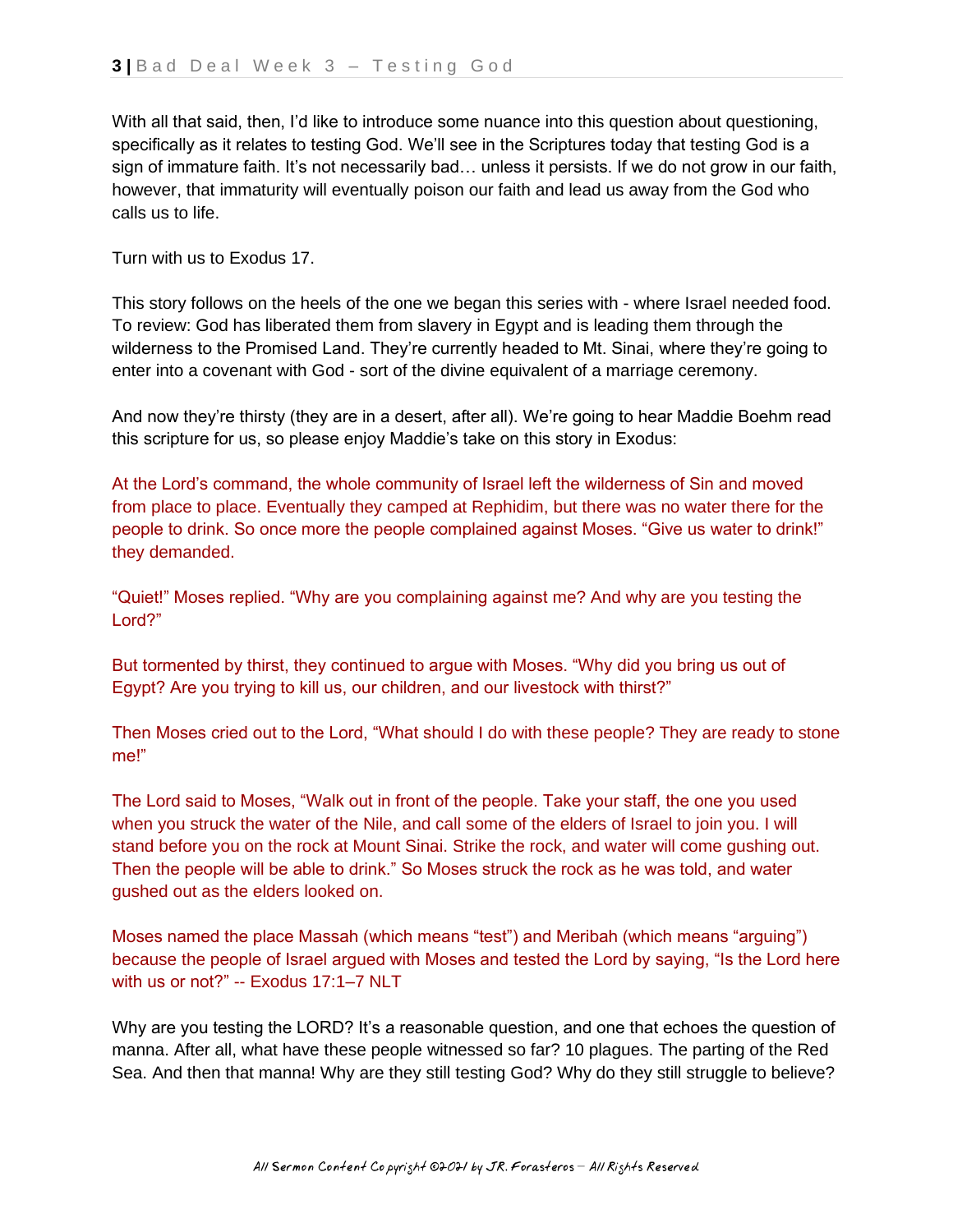But here's the really fascinating thing to me: God doesn't punish them. Same as with the manna. Moses is frustrated, but God says, "Here, give them some water."

Turn with us to Deuteronomy 6.

But now hop over to Deuteronomy. As we saw last week, this is the end of the wilderness journey. God has spent 40 years in the wilderness with Israel, providing them food and water. And, actually, a really fun detail: that rock gets mentioned again in Numbers 20, which is near the end of the 40 years. But they're in a totally different place. So a number of rabbis concluded that when God made water come from the rock, there was more to that miracle. They decided the rock must have followed Israel around in the wilderness, becoming a sort of portable water supply for them. Weird, right? Just wait. File that nugget away for a few minutes. Anyway, back to Deuteronomy. Look at what Moses tells the people, reflecting on that day they tested God about the water:

You must not test the Lord your God as you did when you complained at Massah. You must diligently obey the commands of the Lord your God—all the laws and decrees he has given you. -- Deuteronomy 6:16–17 NLT

What's the difference between Exodus 17 and Deuteronomy 6? 40 years of faithfulness. It's pretty amazing that God doesn't hold Israel's mistrust against them. But then, they're young in their relationship with God. They've only been following God at this point for a few months. And if you know anything about ancient mythologies, you know that gods had a reputation for being fickle. So it's not actually that crazy that Israel would be afraid God would get them out in the desert and change God's mind.

In fact, that's why many later interpreters look back to Israel's wilderness period as a time when God was wooing Israel, teaching Israel who God is and how trustworthy God is. Imagine: the first day you get magic food and water, pretty spectacular. The twelve thousandth day you get magic food and water? Well it doesn't seem so magical anymore. It seems… normal. Ordinary. Trustworthy. Israel learned through their time in the wilderness that they could rely on God. So when they get to the edge of the Promised Land, Moses reminds them: Look: y'all know God can be trusted. So be sure, as you move into this new reality, that you don't test God like you did all those years ago.

That desire to test God, to see if God really loves us, if God is trustworthy - according to the long witness of Scripture, it's evidence of an immature faith.

And that's not necessarily a bad thing. We don't get mad at babies for screaming when they want food. Because that's all they know how to do. I like to tease the girls in my house when they're bothering their mom about when dinner is going to be ready. I say, "Has your mother ever not fed you?" They glare at me and admit that no, she has not. Because she's a good mother who can be trusted to provide for her kids.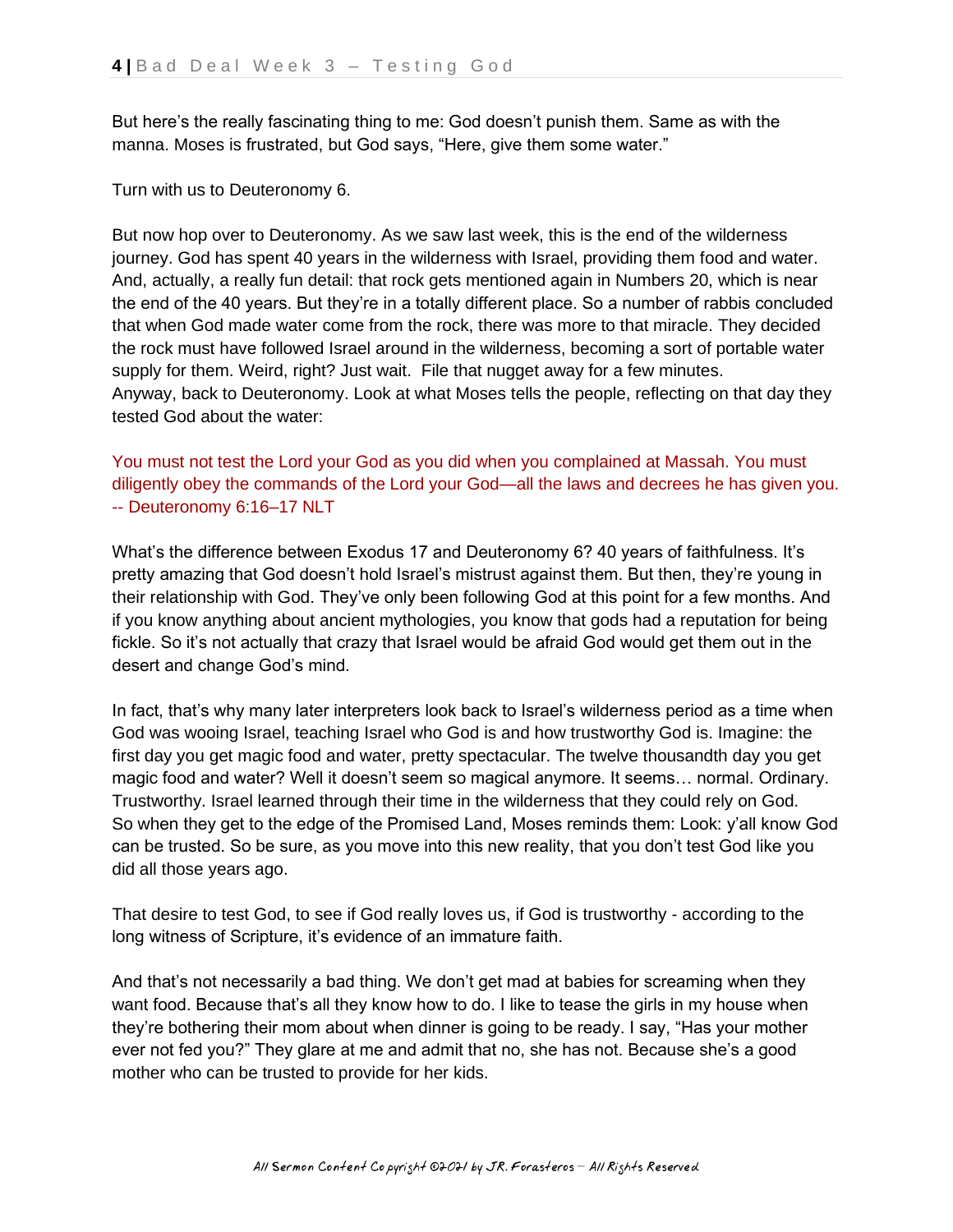And that's what this desire to test God really comes down to: trust. Do we believe God is faithful or not?

It's understandable to not trust God early in our faith. That's how every relationship goes. The whole process of relationship is growing in trust. That's true for romantic relationships, friendships, business partnerships, even parent-child (eventually that kid learns that their parents are going to feed them). So God gives us grace early in our faith - space to doubt, to question, to test.

But have you ever had a relationship where after years with that other person (maybe a romantic partner or a friend) they still question you? They still don't believe you love them, that you want the best for them? If you have, you know that's a hurtful relationship. That lack of trust is poison (particularly if it's undeserved).

So too, God expects us to grow in our faith. To trust God more and more and more. Not because God is constantly whisking us away from pain and problems… but precisely because God journeys through those difficult places with us.

Turn with us to 1 Corinthians 10.

A couple of weeks ago, we looked at this passage. Paul is advising the Corinthian church a divisive issue - whether or not they should eat meat that's been sacrificed to an idol.

Those who say it's off limits warn that eating that meat is the same as worshipping an idol. You might remember that Paul disagreed, but warned them all that when our cravings (for food, in this case) get in the way of our relationships, they become sinful.

I want to read further because Paul continues on in this meditation on food and cravings and idols. And he does so with that rock from Meribah (remember that fact I told you to file away about the rock following them around like a portable water fountain?). Let's read together:

I don't want you to forget, dear brothers and sisters, about our ancestors in the wilderness long ago. All of them were guided by a cloud that moved ahead of them, and all of them walked through the sea on dry ground. In the cloud and in the sea, all of them were baptized as followers of Moses. All of them ate the same spiritual food, and all of them drank the same spiritual water. For they drank from the spiritual rock that traveled with them, and that rock was Christ. Yet God was not pleased with most of them, and their bodies were scattered in the wilderness.

These things happened as a warning to us, so that we would not crave evil things as they did, or worship idols as some of them did. As the Scriptures say, "The people celebrated with feasting and drinking, and they indulged in pagan revelry." And we must not engage in sexual immorality as some of them did, causing 23,000 of them to die in one day.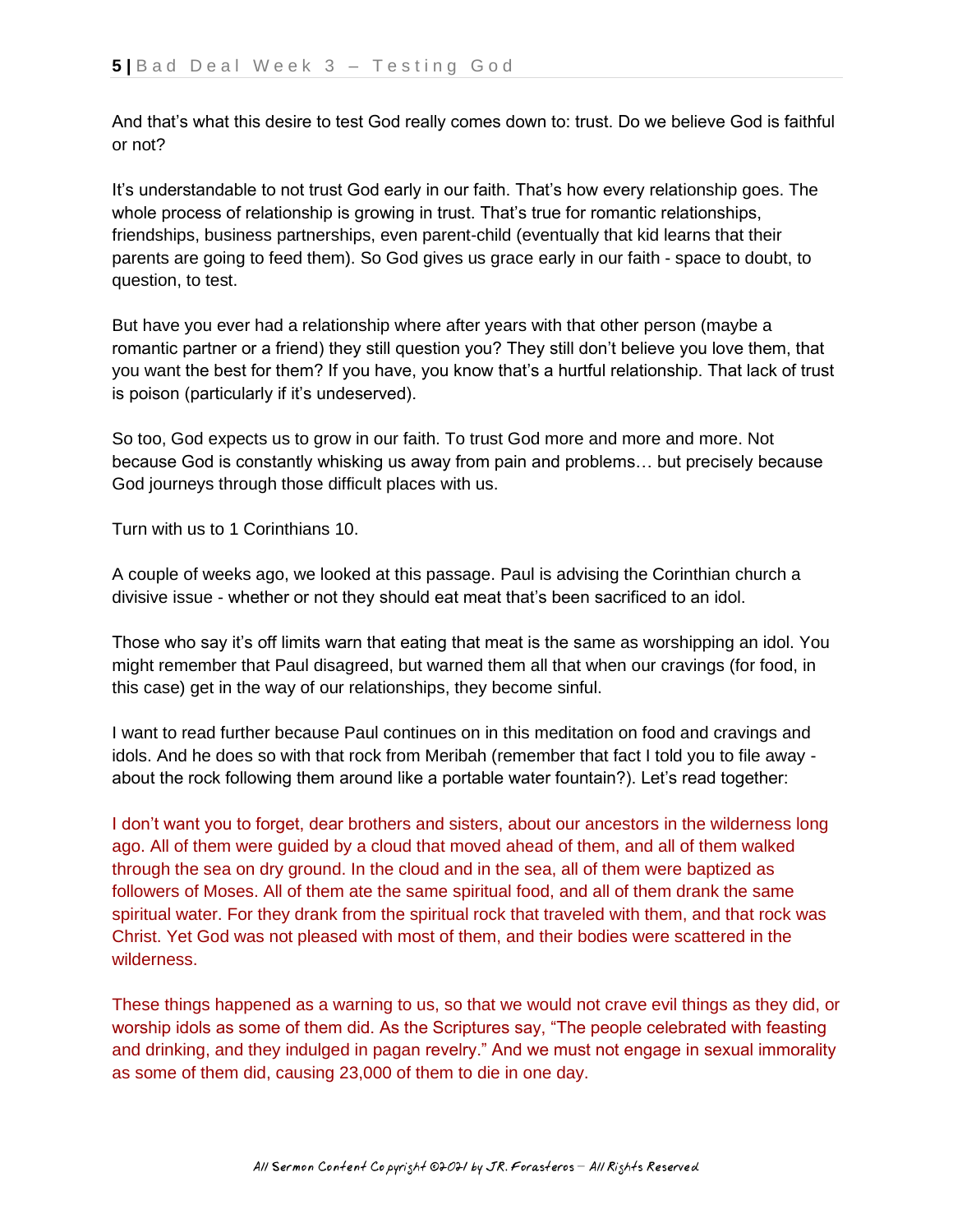Nor should we put Christ to the test, as some of them did and then died from snakebites. And don't grumble as some of them did, and then were destroyed by the angel of death. These things happened to them as examples for us. They were written down to warn us who live at the end of the age.

If you think you are standing strong, be careful not to fall. The temptations in your life are no different from what others experience. And God is faithful. He will not allow the temptation to be more than you can stand. When you are tempted, he will show you a way out so that you can endure.

So, my dear friends, flee from the worship of idols. -- 1 Corinthians 10:1–14 NLT

Paul takes his listeners through a whirlwind tour of the wilderness wandering, including the rock fountain, the golden calf, the bronze snake and more. But I want to highlight two points he makes.

First is that he identifies the rock that followed Israel through the wilderness as Jesus. Now, this is an astonishing claim for a number of reasons, but the most important bit here for us is that Paul insists that Jesus travels the wilderness with us. When we're in those difficult places, when we face tests of our faith, Jesus is present with us, helping us to pass with flying colors.

That verse there - that God won't test us beyond what we can stand - that's not a claim that we're super strong, or that God dumbs down our tests. It's that the one who tests is also present with us, taking the test with us. It's like the teacher sitting next to us, taking the test with us, during the exam.

The other bit is Paul's warning there at the end: Friends, keep away from idols. It reminds us that this whole conversation has been about worshipping idols.

And Paul has done something extraordinary: he took a debate about whether it's okay to eat food (what we would call a rule or a law) and flipped it around. He said, "The real danger of idols is not that they'll trick you into eating some meat here or there, but that they'll poison you against each other, and against God."

An immature faith, one that tests God over and over, ignores that Jesus is Emmanuel, God with us.

Because here's the truth friends: God does not promise us a wilderness-free life. In fact, quite the opposite. God is the God who leads us into the wilderness. Because that's often the only place we can learn to love well.

So if we're the kind of people who follow God to be wealthy and healthy, we're going to be let down. We're going to be constantly testing God, kicking and screaming and raging at the heavens, asking why God has left us down here to suffer.